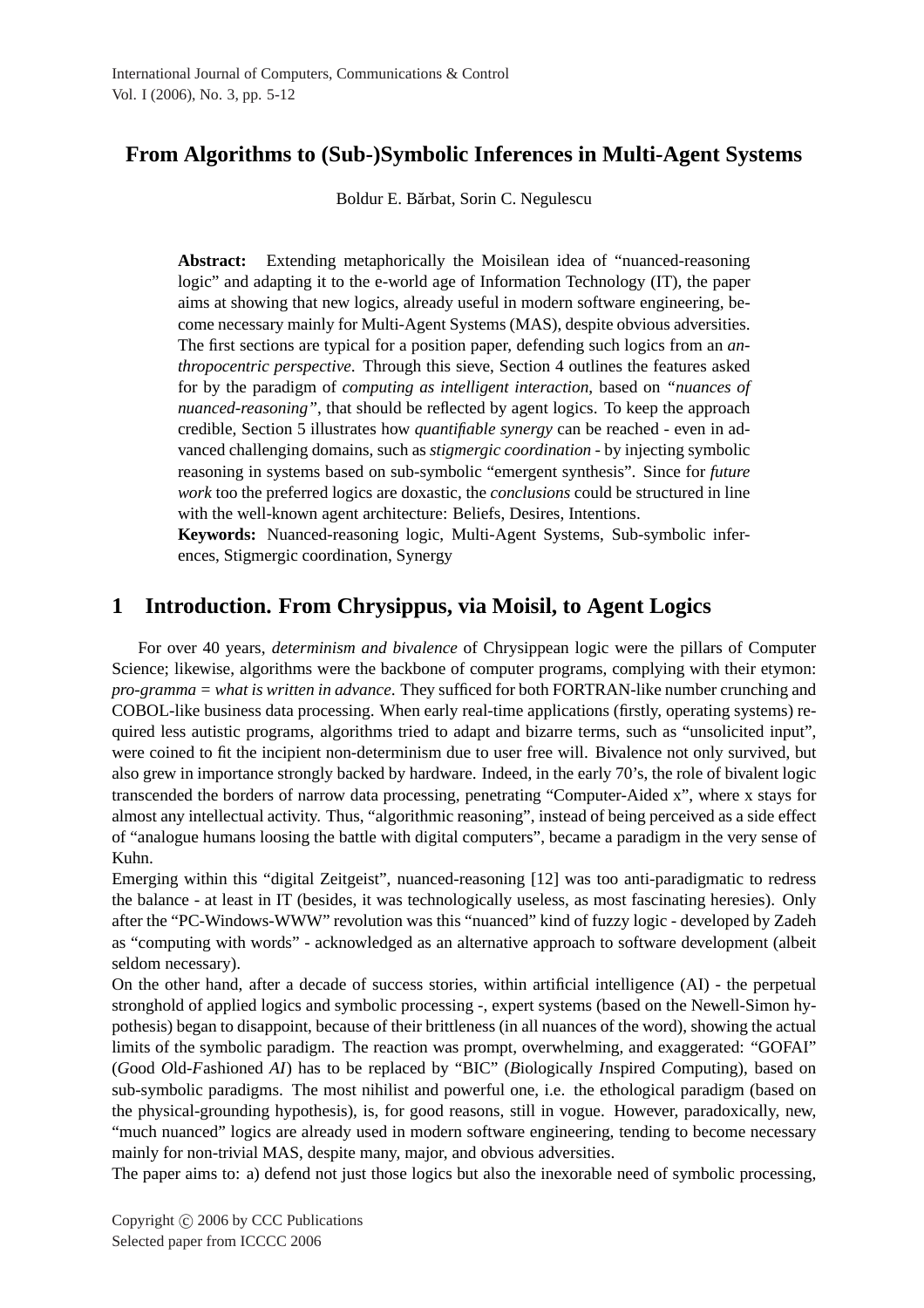even in systems where intelligent behaviour emerges sub-symbolically (because of its synergistic potential); b) after explaining *why* synergy, show *how* it can be reached. (That is why the title contains the unusual term "(Sub-)Symbolic".) Thus, after a short *history* (Section 2), the *approach* is rendered from an anthropocentric perspective: the agent shall behave naturally (i.e., closer to human behaviour), not the opposite (Section 3). Through this sieve, Section 4 outlines the features and symbolic mechanisms asked for by the paradigm of "computing as intelligent interaction", based on *"nuances of nuancedreasoning"*. To keep the approach credible, Section 5 sums up recent research showing how *quantifiable interparadigmatic synergy* can be reached - even in advanced challenging domains, such as *stigmergic coordination* - by injecting symbolic reasoning in systems based on sub-symbolic "emergent synthesis". Since for future work the preferred logics are doxastic, the *conclusions* (Section 6) - far from being apodictic - can be structured in line with the well-known agent architecture: Beliefs, Desires, Intentions.

## **2 History. In Search of Synergy**

The research roots are in over 20 papers/articles published in 1997-2002 and synthesised in [3]. After 2002 there are two history strands having the common denominator "looking for synergy in the world of humans and agents":

- *Stigmergic Coordination*. After minor improvements in 2003, in [13] some (less quantifiable) synergy was achieved deviating from the biological model applied in the Elitist Ant Systems by adding symbolic processing components (firstly adapting the environment and secondly instituting limited central coordination). In [7] a refined experimental model attested that in operational research, through "stigsynergy" the same solution quality could be reached with fewer ants than used in common benchmarks, saving thus at least one order of magnitude of processing time.
- *Human-Agent Communication*. User-avatar interaction was illustrated in medical captology, employing pathematic agents as virtual therapists [4]. The framework was widened (in the context of broadband communication) to any anthropocentric interface in [5], focusing on the languages enabled by modern multimodal interfaces. On a more abstract level, [6] showed how trans-disciplinary metaphors, applied in communication procedures, can help humanists and technologists get close.

# **3 Approach. Towards Natural Behaviour of Artificial Entities**

Two perspectives guide the approach: anthropocentric systems, as non-negotiable goal, and agentoriented software engineering (AOSE), as amendable means - depending on long-range effectiveness. (*Anthropocentrism* means focusing on the human being as user, beneficiary, and, ultimately, *raison d'être* of any application or, more general, technology [5]. Here, *"anthropocentric"* is synonymous to *"humancentred"*). The *premises* are:

- 1. *Regarding the goal:*
	- Despite their fast rising technological level, most IT applications involving intense humancomputer interaction (HCI) have low degree of user acceptance, ignoring the very slogan: "computing as interaction" [1].
	- That drawback holds mainly for AI systems, widening the gap between humanists and technologists.
	- The main cause: system development is rather *techno*centric than *anthropo*centric.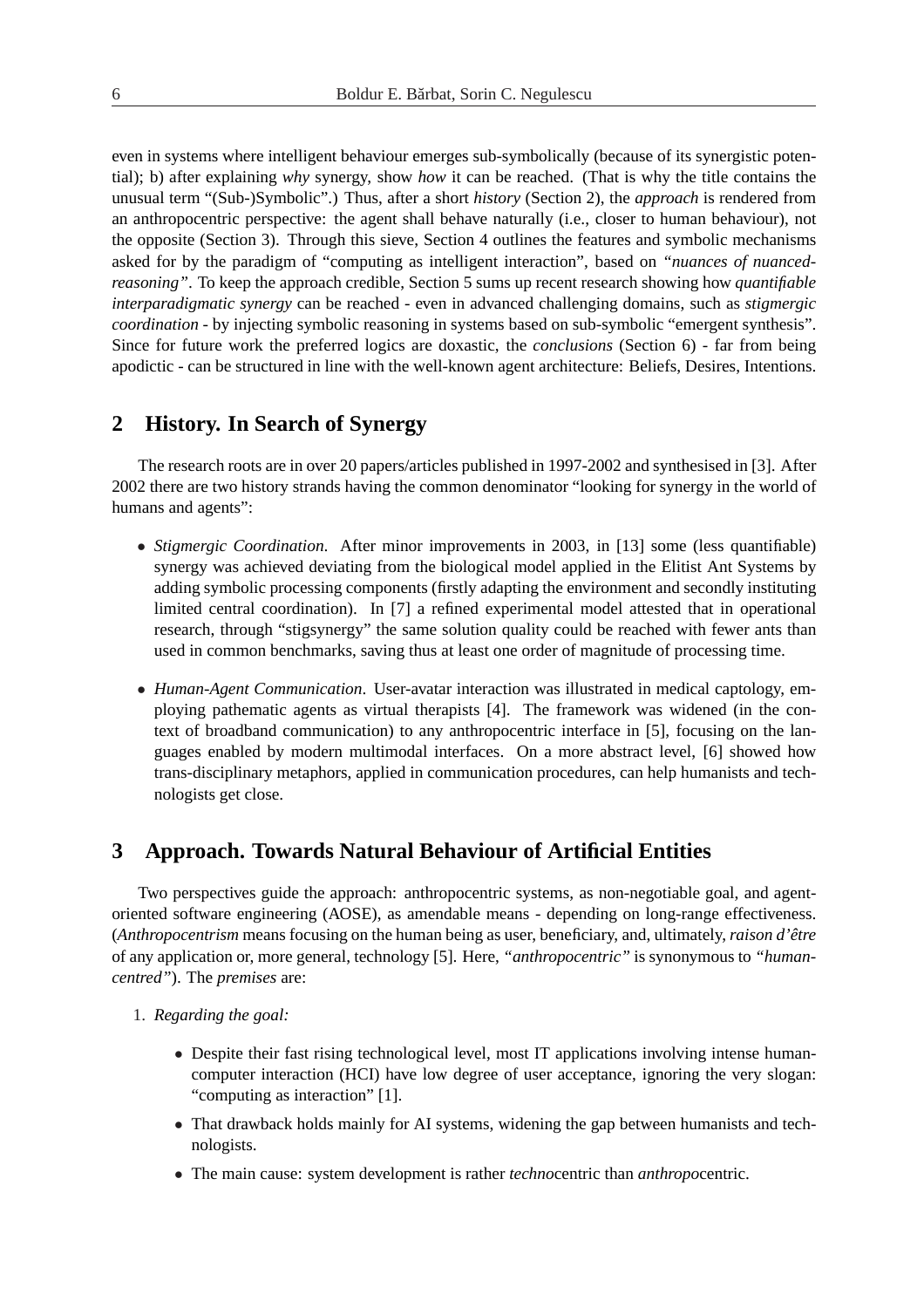- The main neglected human features are:  $1^{\star}$ ) Invariants: humans are intrinsically analogue in information processing and multimodal in perception.  $2^{\star}$ ) Prevalent in HCI: humans prefer symbolic communication but sub-symbolic response.
- 2. *Regarding the means:*
	- The IT infrastructure is sufficiently advanced (in both facts and trends: nanoelectronics, broadband communication, semantic web, multimodal interfaces, etc.) to allow anthropocentrism for most IT applications.
	- Intelligent system behaviour whatever that could mean becomes a crucial user expectation. Regrettably, in AI neither technology, nor design philosophy were yet able to offer it in a user-relevant manner.
	- Nevertheless, agent technology, as AI flagship, proved to be a significant step towards user acceptance.
	- AOSE is not bounded to AI, but tends to become the dominant IT development paradigm [11], [15].

While the first premises in each category are generally accepted, the last ones are debatable (e.g., A4b) is rather an "author thesis" and B4 is strongly contested by object-oriented designers). The *corollaries* relevant for the paper are:

- C1. The geometrically increasing computing power (due to Moore's law) promotes at least five factors tending to reduce radically the role of any species of logic in IT - at least for applications affordable on usual configurations:
	- 1. Since deterministic applications are vanishing, the conventional algorithm is not anymore *program backbone*.
	- 2. Even when still useful, the conventional algorithm is not anymore the main *programming instrument* (being hidden in procedures easily reached in a host of libraries or being generated by 4GL).
	- 3. In AI the *symbolic* paradigm is steadily replaced by several *sub-symbolic* ones, based on fine-grain parallelism.
	- 4. Even when symbols are used, they are *stored* in and *retrieved* from huge and cheap memory, rather than *processed* through sophisticated reasoning schemes (case-based reasoning is just a blatant example).
	- 5. Cognitive *complexity* of new, sophisticated logics is too high for a designer, when "cut and try" is affordable.
- C2. The rules for human-agent interaction can and should be set by users (at least while we have the Demiurgic privilege of shaping agents as we like it!):
	- 1. Since *interaction* is carried out through the *interface*, anything behind it is user-irrelevant.
	- 2. Since *natural* and artificial *intelligence* encounter at interface level, they shall *join*, not *collide*.
	- 3. To join closer to human demeanour, users should engage interface agents as *naturally* as possible.
	- 4. Hence, let agents *behave* more and more *naturally* (e.g., it is not difficult to go beyond gestures to show emotivity, since not *emotion* has to be replicated, but its *appearance* - firstly forged, later more genuine [5]).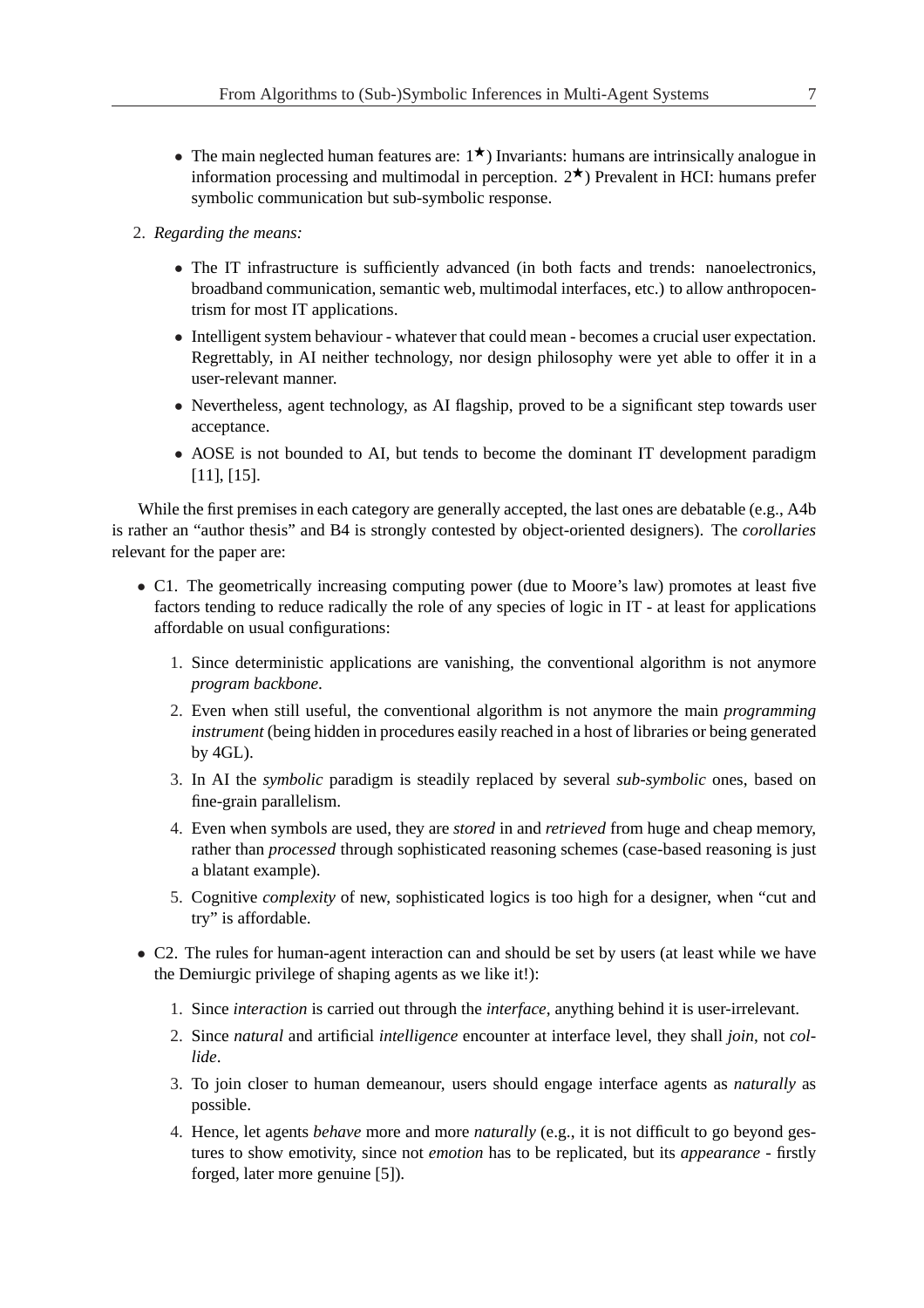- 5. Since *interaction* involves *communication*, the *communication procedures* (the term "procedures" is here a prudent, albeit partial, place holder for "language" or, even, "empathy") must be those humans are familiar with (e.g., body language can and shall be added to verbal messages).
- 6. Since beside *how* to communicate (the vehicle), it is vital *what* (the message), beyond the *procedures*, there must be a *representational compatibility* between humans and agents (expressed through common ontologies, primitive surrogate of a yet impossible common "Weltanschauung").

If regarding C2.1-C2.4, the blend "symbolic/sub-symbolic" is unclear, C2.5 implies symbols, whereas C2.6 is stronger, implying symbolic inferences. At least some of them shall be based on logic(s). For short, acknowledging the decline of logic (because of C1), its necessity is asserted (in line with C2). Anyway, the role of desirable features of new logics could be credibly defended - outside largescale systems, were the proof is futile - only comparing diverse implemented MAS designed with or without employing such logics. Because of C1.5, this is impractical. To weaken this main approach drawback, the argument is split to render two complementary paths, both based on the idea that the blend "symbolic/sub-symbolic" yields synergy: a) axiological perspective: why and what symbolic processing (Section 4, closer to a position paper); b) praxiological perspective: how can symbolic processing be added in experimental sub-symbolic models (Section 5, closer to a technical report).

# **4 Nuances of Nuanced-Reasoning in Human-Agent Dialogue**

It would be both arrogant and absurd if authors lacking educational background in both mathematics and logic would utter value judgments in these fields. Hence:

- Without claiming that Moisil actually attached to *"nuanced"* other connotation than *"fuzzy"*, bearing in mind his gifted baroque way of catalysing brainstorming, it is legitimate to use undertones of three (partial) synonyms - *"degree"*, *"gradation (sequence, development)"*, *"fine distinction"* as metaphor sources.
- All assertions about existing or desirable logics mirror the angle of potential users of such logics, mainly in interface agents and MAS based on stigmergy. They convey "calls for help", not requests, and are uttered as desires.
- Since, as regards logics dealing with agent-related aspects, for many basic AOSE requests, Fisher's logic [9] seems for a non-specialist by far to be the most responsive and appropriate, all desiderata below refer to it.

■ **Diversified inferences.** Smith's propositional-representation theory should be: a) revisited and thoroughly extended; it shall include all main mechanisms (symbolic or not) employed by humans to infer and to make decisions (even "right-hemisphere based" processes, as educated guess, intuition or gambling); b) applied, depending on the sub-field; such mechanisms should be replicated - as "omomorph", as adequate (not as possible!) - in *agent decision making schemata*. If all of them would reach the elegance and dependability of logic, it would be nice, but let it be yet a kind of "princess lointaine", because in real-world systems most concepts involved tend to become blurred. For instance, even metalogic is now nuanced: *soundness* remains crucial (still - apart from time-critical applications - it can be circumvented through revisable reasoning); *completeness* is more negotiable (the oversimplified solution: "otherwise, nothing happens").

■ "More time for agents". Nowadays, any software piece unable to interact efficiently with unpredictable environments (humans included) and with its peers is hardly useful outside toy-problems. That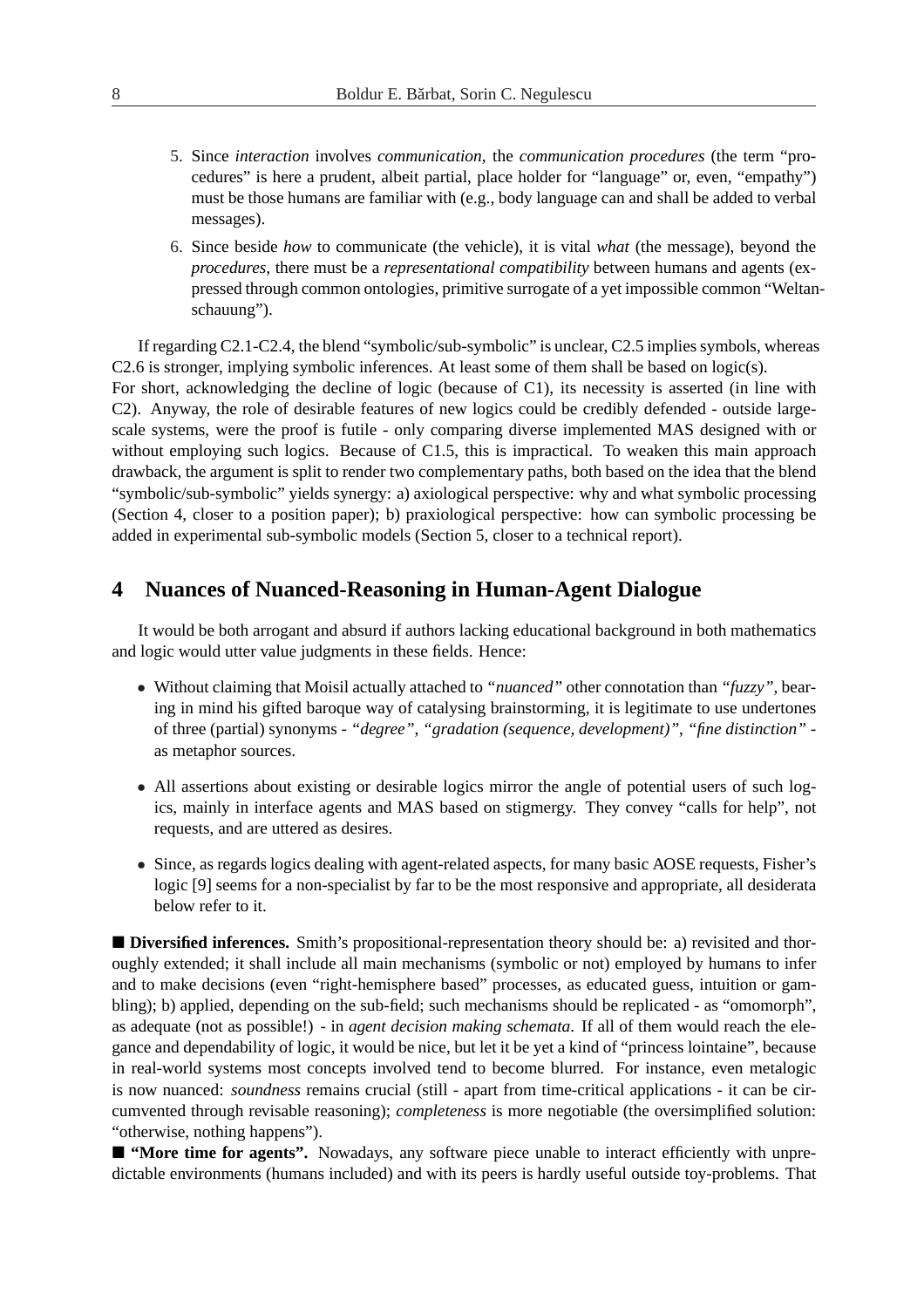means: parallelism, temporal dimension, non-determinism, reactivity. Corollary: any such program entity has to be implemented as *execution thread* (atomic, sequential, asynchronous and dynamic) [3]. To develop into an agent, the thread needs also non-trivial *informational* and *motivational* components. (However, the "dynamic component" is a treble confusing term: a) it is not a component but the very agent nature; b) the "sense of time" refers to much more than activity - e.g., "waiting" is rather inactivity; c) "dynamic activity" sounds pleonastic from any stance.).

■ No "start" and no "synchronous agents". If for e-commerce, it is conceivable to consider that the entire world restarts with each transaction, for process control (even for discrete manufacturing) such eternal re-birth is practically excluded. Moreover, it is against the very spirit of: a) the (still dominant) "client-server" paradigm (the tailor is not spawned every time a client needs new clothes); b) real-time software engineering (to react timely to environment stimuli, the thread must exist to handle the interrupt); c) agency itself: the basic feature of autonomy (implying asynchronous behaviour) is endangered. Luckily, current timers permit a "fine-grain universal metronome", avoiding the costly implication: "asynchronously executing agents  $\rightarrow$  temporal logic of the reals". Thus, "asynchronously executing agents" should be perceived as pleonasm, despite their logic is still based upon a discrete model of time, with both infinite past and future. (In real-world MAS, there is no "Big-Bang".)

■ **No "negative introspection".** Unable to comment upon the advantages of ideal doxastic logics outside large-scale MAS, the authors feel that positive introspection is highly desirable but that assuming the negative one is ineffective for both agents and humans. Thus, if it makes sense and simplifies the features, maybe **KD4**, not **KD45**.

■ **No more certitude. Less checking.** Until agent logics offer mechanisms to deal with uncertainty, at least, in simple expressions, the "ugly chasm" separating formal theory and practical system development [9] cannot be avoided. Just a plain example of a badly needed such mechanism: exception handling. Even primeval animals move "algorithmically" ("*if* gap *then* get round, *else* go on") only a few steps, in very hostile environments. Moreover, reaction to stimuli cannot mean perpetual looking for the stimulus. (Instead, the stimulus causes an interrupt that can be treated as exception.) The cardinal hindrance stems not from logic, but from the mechanisms employed: neither nature, nor technology can afford in the long run mechanisms involving large amount of testing because they are too time-consuming tools: "*if* temperature > n *<sup>o</sup>*C *then* alarm". Thus, the main problem is not the semantics of *"unless"*, but the repeated checking of *"if"*. From this angle, the semantics of *"unless"* in Reiter's default logic would be more tempting if it would be rather diachronic than synchronic (a bird *is* or *is not* a penguin but will never *become* one). However, a kind of *M* operator meaning roughly "while no alarm is heard it is consistent to believe that nothing happened". Indeed, the agent is condemned to be a risk-taker, *hearing* (reactively) the environment, not *listening* (proactively) to it: the agent stops performing a task only if he hears the alarm bell. The point is that this *"if"* belongs to the metalanguage and does not involve thermometer reading! Perhaps a non-monotonic logic with "Reiter-*unless*" inserted in a temporal logic with "Fisher- *unless*" is what designers dream of. (Since dreams are forward-thinking, maybe more: a graphical "flowchart-like" symbol of this *M* shall be understood by an interpreter of an "AOSE-ML" -without "object legacy" - that can create code for defining, raising, propagating, and handling exceptions.

# **5 Down to Ants: Synergy, Stigmergy, AND Symbols**

Since as regards stigmergic coordination the research was recently summarised in [7], [8], [13] and the current results are presented in [7], here, only the approach and some relevant aspects of achieving synergy through grafting symbolic processing onto sub-symbolic systems are emphasised. The AND written in capitals emphasises the similarity with the synonymous boolean operator, i.e. synergy is searched for in all possible combinations.

The MAS that relies on sub-symbolic processing more than any other is the biologically inspired *Ant System* (AS) where the sub-symbolic echelon is represented by the *pheromones* in such a way that global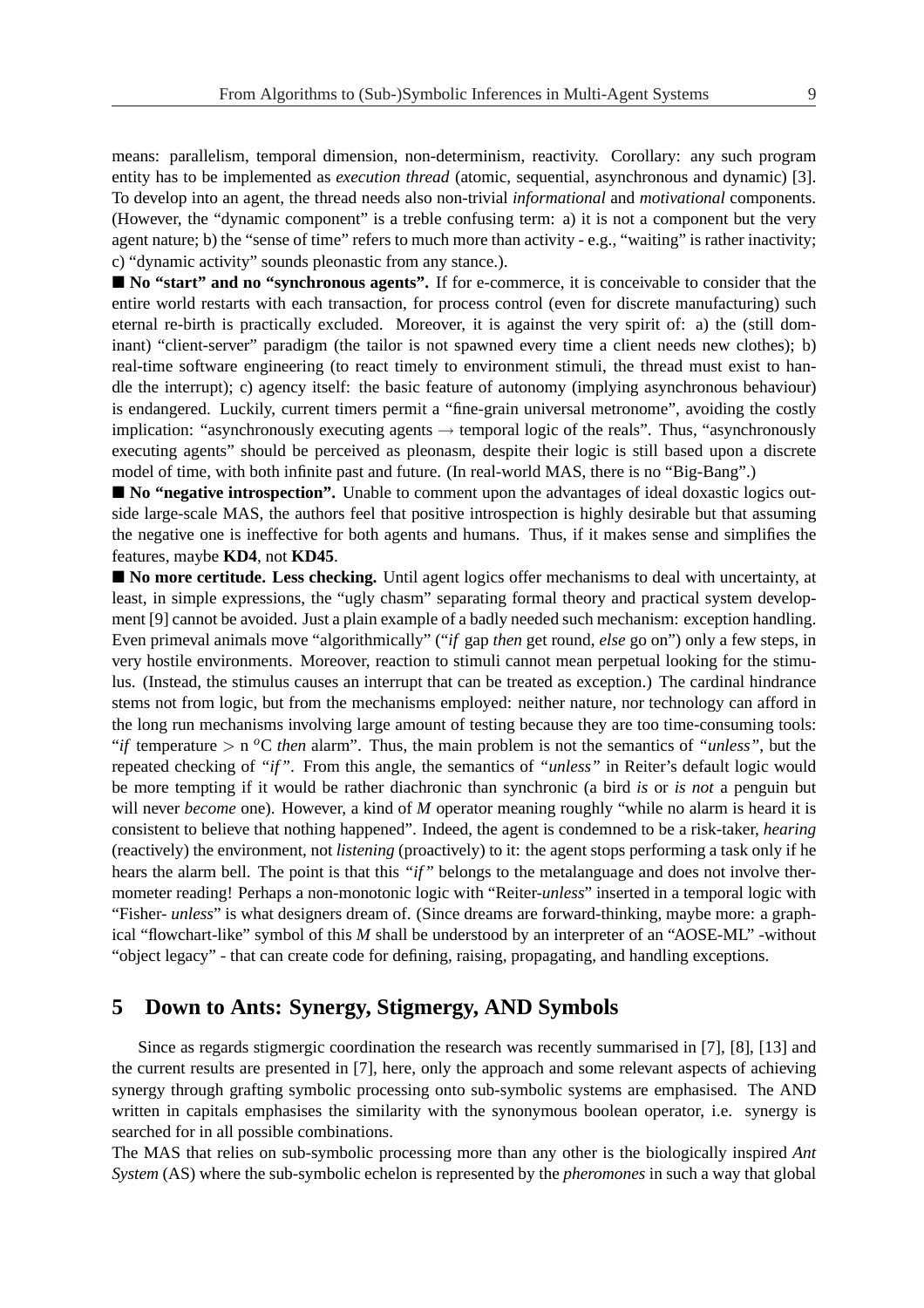information is available locally. Moreover, this system is not only sub-symbolic by itself but it also manifests *autopoiesis* (it emerges subsymbolic) and the trouble to understand what is in fact going on at system level, is less upsetting than in the case of more familiar sub-symbolic paradigms (as artificial neural networks or evolutionary algorithms) since ant behaviour is easier to follow due to its simplicity. The stigmergy related to MAS, "describes a form of asynchronous interaction and information exchange between agents mediated by an 'active' environment", or "the production of certain behaviour in agents

as a consequence of the effects produced in the local environment by previous behaviour". In this context: "the agents are simple, reactive, and unaware of other agents or of the emerging complex activities of the agent society; the environment is an important mechanism to guide activities of these agents and to accumulate information about ongoing activities of the whole agent society" [13].

Whereas in [2], [10], [14], the approach was mainly based on self-organization, the approach is an alternative one by obtaining synergy through adding symbolic processing (firstly adapting the environment and secondly instituting limited central coordination). As shown in [7], the AS manifests a threshold and it depends on problem type and complexity; the same solution quality can be obtained with fewer ants than used in common benchmarks, saving thus at least one order of magnitude of processing time.

Details can be found in [13] (improvements to conventional EAS), [8] (motivation, approach and new perspective), and [7] (experimental results about moving the threshold - in fact modifying the sigmoid function to improve efficiency). Possible scientific openings - e.g. whether in real-life problems there are instances when "many starts from four" - can be found also in [7].

## **6 Conclusions: Beliefs, Desires, Intentions**

The conclusions are presented within the BDI frame not just to keep up the atmosphere, but because: a) the conclusions are far from being apodictic and the logics preferred for MAS are doxastic; b) using the meanings given by Smets, the belief functions have rather dispersed values, and the plausibility functions have quite low values for Section 4 and some assertions of Section 3; c) the largest part of Section 3 is actually a gathering of desires; d) intentions is more humble than "future work"; d) if we intend to interact keener with agents, we have to make steps towards common ontologies - preferably based on success stories.

#### *Beliefs:*

- Despite the fall of conventional algorithms and the fast rise of sub-symbolic paradigms, symbolic processing is unavoidable in AOSE and agent logics become necessary even outside large-scale systems.
- An essential problem in designing agents is implementing their *reactivity*; main cause: current development environments admit rather very poor exception handling.
- Even MAS based on the most radical sub-symbolic paradigm (stigmergy being "a-symbolic" par excellence), become more effective grafting upon symbolic processing.
- Taking into account the increasing weight of MAS acting as man-machine systems, the anthropocentric perspective requires that human-agent communication should be the model for agentagent communication.
- Although the brains-surrogate of current agents is still primitive, it shall have two hemispheres, as human do. The left hemisphere, where logic is king, is designed predominantly to implement pro-activeness, whereas the right one, as realm of its instincts, emerges sub-symbolically, and is the main source of reactivity (again, similar to humans).

*Desires: They are addressed to future agent logics, from an outsider (but outspoken AOSE) perspective:*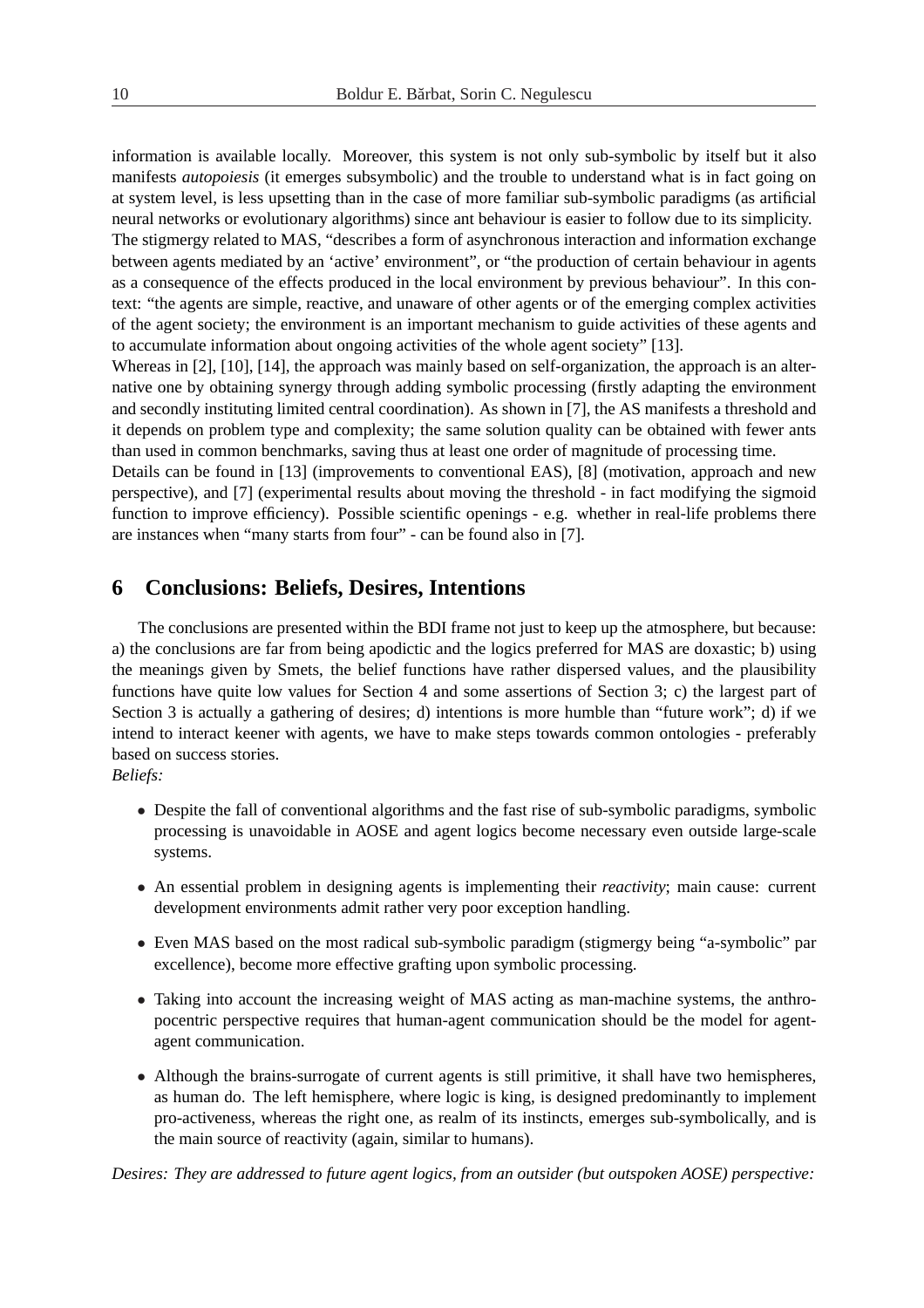- Tackle neglected problems common to all kinds of agent-based systems (dwarfs and trolls welcomed).
- Give us sectorial solutions. They are just fine to begin with. Completeness in its polysemy can follow. (If the MAS is sound, nobody minds if agents manifest a bit of schizophrenia.)
- Don't give us sectorial approaches. They are less applicable (e.g., time without uncertainty or vice versa).
- Let MAS be lasting, even if some agents are mortal.
- Don't condemn MAS to act synchronously. Both environment and users are too capricious to accept it. (Instead, we promise to be happy with discrete time.)
- Don't sentence us to perpetual testing. To rephrase Dijkstra: (the condition in) *if* is harmful. (Allow us to handle exceptions, and we promise not to exaggerate eliminating all "iffs".)
- Help us pass the mental Rubicon separating objects from agents. (No agent is fond of being considered "intelligent and responsive like an object".)

#### *Intentions:*

- As regards stimergic coordination, the intentions are those states in [7]: for short, increasing "stigsynergy".
- Showing how agent reactivity can be significantly improved, through exception-driven multimodal interfaces.
- Trying dialectics as inference mechanism for negotiation strategies used by e-commerce agents.

*Acknowledgment.* This paper is related to the EU-sponsored action COST-298.

## **References**

- [1] "AgentLink Roadmap: Overview and Consultation Report", *AgentLink III. Agent based computing*, University of Southampton, 2004.
- [2] Banzhaf, W., "Self-organizing Systems", *Encyclopedia of Physical Science and Technology,* Academic Press, New York, **14**, pp. 589-598, 2002.
- [3] Bărbat, B.E., "Sisteme inteligente orientate spre agent", *Ed. Academiei Române*, București, 467 pages, 2002.
- [4] Bărbat, B.E., "The Avatar A Pseudo-Human Extending the Genuine One", *The good, the bad and the irrelevant: The user and the future of information and communication technologies,* (L. Haddon et al, Eds.), pp. 38-42, Media Lab/University of Art and Design, Helsinki, 2003.
- [5] Bărbat, B.E., "The Impact of Broad-Band Communication upon HMI Language(s). (Chapter 7.) Communicating in the world of humans and ICTs. (Chapter 8.)", *COST Action 269. e-Citizens in the Arena of Social and Political Communication,* (L. Fortunati, Ed.), pp. 113-142, EUR21803, Office for Official Publications of the European Communities, Luxembourg, 2005.
- [6] Bărbat, B.E., N. Bulz, "E-World and Real World. From Analysing Concepts towards Integrating Approaches", *Proc. of the WOSC 13th International Congress of Cybernetics and Systems,* University of Maribor in cooperation with Encyclopaedia of Life Support Systems, **1**, pp. 47-57, 2005.